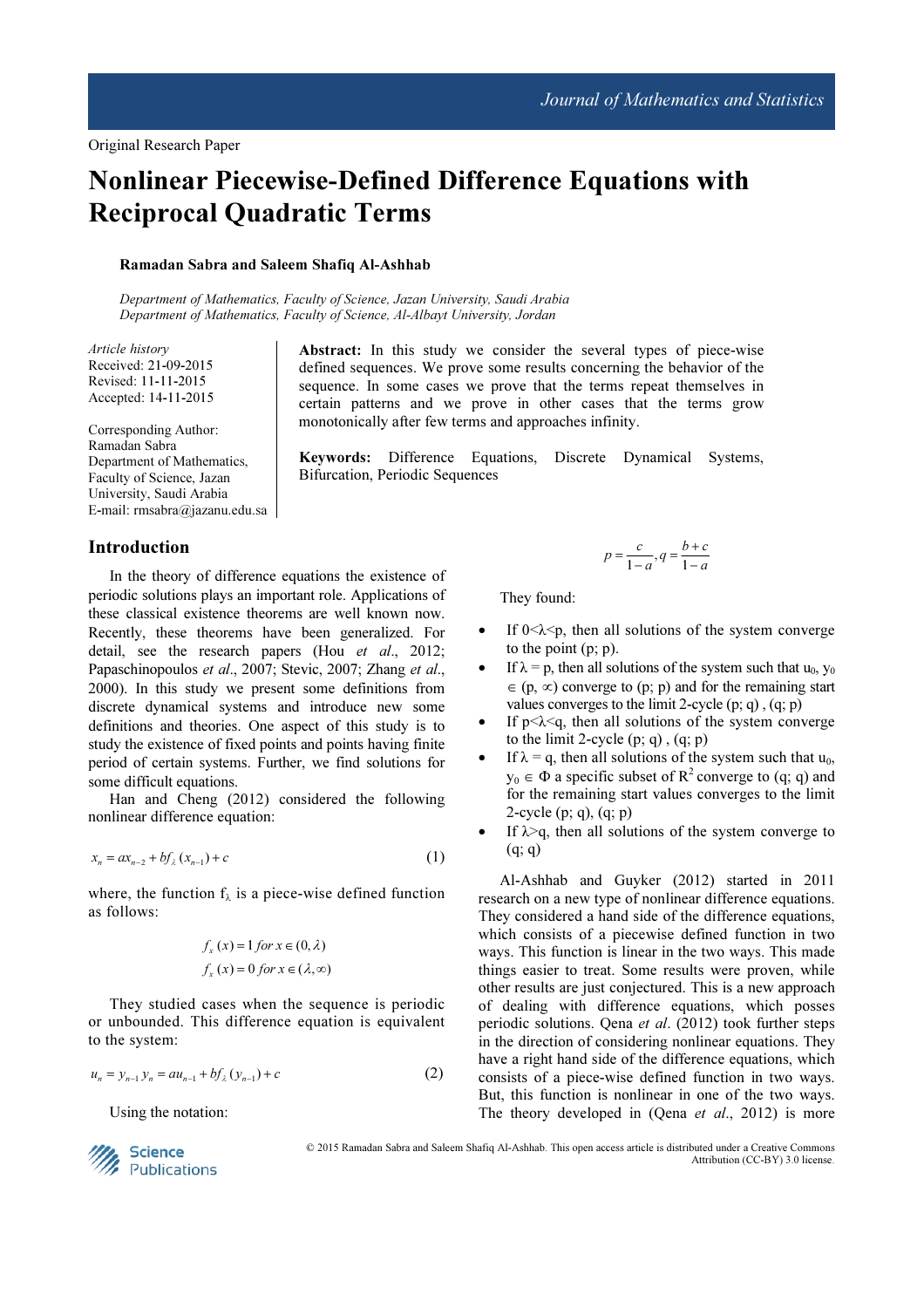difficult to understand than in (Al-Ashhab and Guyker, 2012) and uses more complicated mathematical techniques. In (Qena et al., 2012; Sabra and Al-Ashhab, 2015a; 2015b) and (Al-Ashhab and Sabra, 2015) we find cases, in which unbounded solutions exists. The researchers did not explore all possible cases when the piece-wise defined function consists of linear branches. They left some room for research in this direction. Also, in the case that the function is nonlinear in one of the two branches we see only quadratic terms. Of course, quadratic equations are in a natural sense the next step when we want to have nonlinear terms and provide more room for proving theorems rather that cubic or higher order equations.

# General Sequences

In this study we introduce the sequence defined as follows:

$$
L_k = \begin{cases} hL_{k-1}^{\tau}, L_{k-1} \leq v, \text{ for } k = 1, 2, \dots \\ hL_{k-1}^0 - j, L_{k-1} > v \end{cases}
$$

The numbers:

$$
L_{0}, h, j, v, \tau, \theta
$$

Are determined according to certain specifications. This type of sequences was studied by the authors in other papers (Al-Ashhab and Sabra, 2015).

## Sequences with  $\tau = -1$

The number  $\tau$  is set to minus one. We can see that in some cases the sequences is not well-defined. For example, if we set:

$$
h = 2, v = 1, j = 4, L_0 = 1
$$

Then we obtain:

$$
L_1 = \frac{h}{1} = 2, L_2 = 2 * 2 - 4 = 0, L_3 = undefined
$$

In case when the generated sequence continues welldefined to infinity we encounter different behavior types. In some cases we obtain simple periodic behavior as we shall show now:

Proposition 1: Let  $h \ge 2$  and  $n \ge 3$ . If we choose:

$$
j = \frac{(h^n - 1)(h - 1)}{h^{n-1} - 1},
$$
  
 
$$
1 < v < \frac{h^2 - h^{n-1} + h^{n-2} - 1}{h^{n-1} - 1},
$$

Then we obtain the sequence:

$$
1, h, L_2, \dots, L_n = 1
$$

Proof: We note first that:

$$
\frac{h^n - h^{n-1} + h^{n-2} - 1}{h^{n-1} - 1} \le h
$$
 (3)

Since:

$$
h^{n} - h^{n-1} + h^{n-2} - 1 < h^{n} - h \Leftrightarrow
$$
\n
$$
h^{n-1} - h^{n-2} + 1 > h
$$

Which is true according to our choice of  $h$  and  $n$ . Since the function:

$$
f(x) = h^{x-1} - h^x \text{ for } x > 1
$$

Is decreasing, we get:

$$
v < \frac{h^2 - h^{n-1} + h^{n-2} - 1}{h^{n-1} - 1} \le \frac{h^2 - h^m + h^{m-1} - 1}{h^{n-1} - 1}
$$
\nfor all  $m = 2, \ldots, n-1$ 

\n(4)

Now, we compute the terms of the sequence based on (3) and (4) as follows:

$$
L_0 = 1 < v, L_1 = h > v, L_2 = h^2 - j =
$$
\n
$$
h^2 - \frac{(h^n - 1)(h - 1)}{h^{n-1} - 1} = \frac{h^{n+1} - h^2 - (h^n - 1)(h - 1)}{h^{n-1} - 1} =
$$
\n
$$
\frac{h^n - h^2 + h - 1}{h^{n-1} - 1} > v
$$

Similarly, we can show that:

$$
L_m = \frac{h^n - h^m + h^{m-1} - 1}{h^{n-1} - 1} > v \text{ for all } m = 2, ..., n - 1
$$
 (5)

Thus, we obtain from (5):

$$
L_n = \frac{h^n - h^n + h^{n-1} - 1}{h^{n-1} - 1} = 1 \bullet
$$

We consider a complementary case for  $v$ . Proposition 2: Let  $h \ge 2$  and  $n \ge 3$ . If we choose:

$$
v > max \left\{ 1, \frac{h^2 - h^{n-1} + h^{n-2} - 1}{h^{n-1} - 1} \right\}
$$

Then we obtain for all values of  $j$  the sequence:

 $1, h, 1$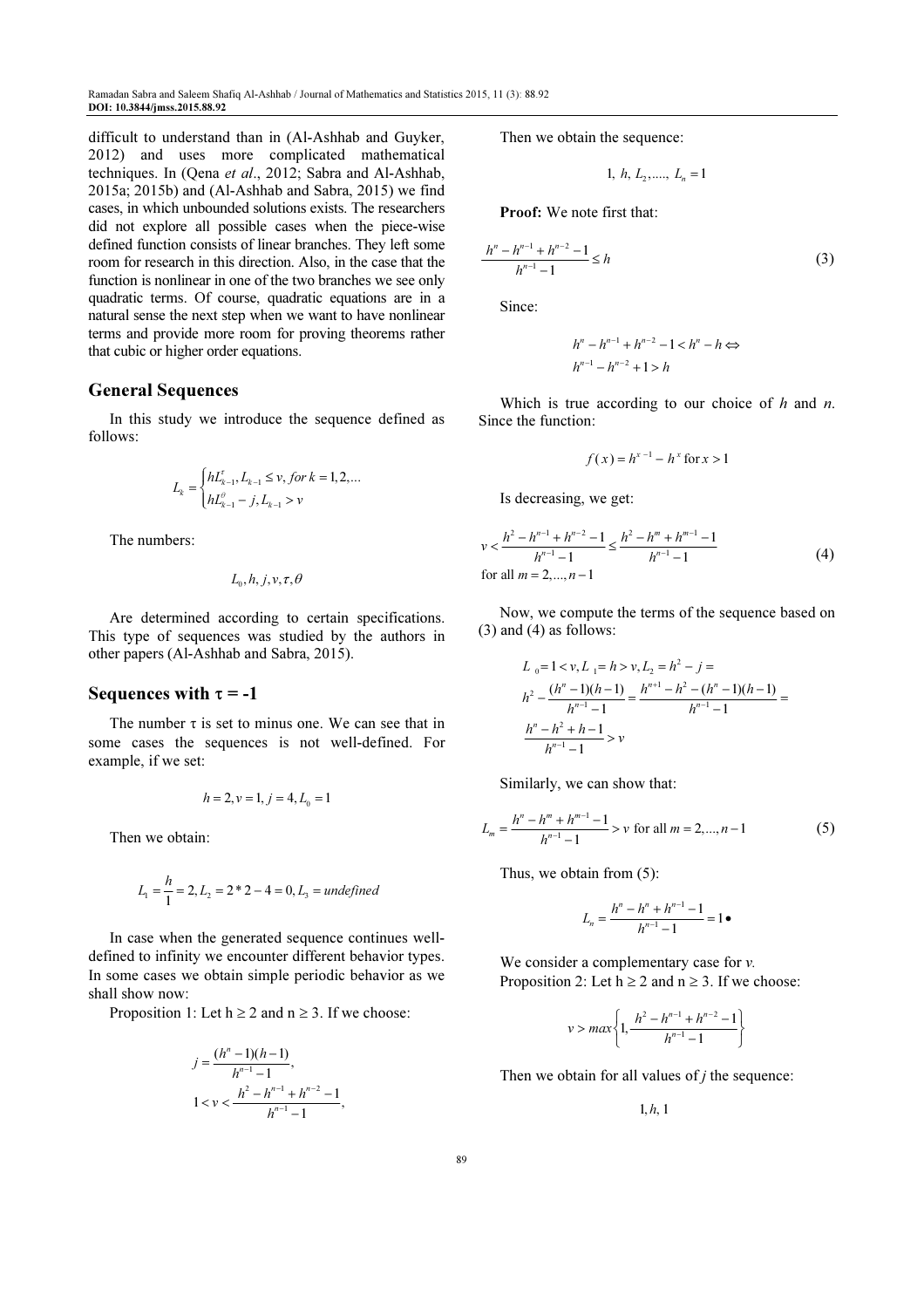Proof: As in proof of Proposition 1 we know that:

$$
\frac{h^n - h^{n-1} + h^{n-2} - 1}{h^{n-1} - 1} \le h
$$
 (6)

Now, we compute the terms as follows:

$$
L_0 = 1 < v, L_1 = h < v, L_2 = \frac{h}{h} = 1 \bullet
$$

# Sequences with  $\tau = -2$

In this section we set the value of  $\tau$  as minus two. We introduce the sequence:

$$
f_i = 4^i - \frac{4^i - 1}{3}, i = 1, 2, 3
$$

**Proposition 3:** Let  $h \ge 2$ ,  $i \ge 1$ ,  $\tau \ge -2$  and  $\theta = 1$ . If we choose:

$$
L_0=h\;,\;j\in(0,h^{f_i+1})\;,\;h^{f_i}\leq v\;
$$

Then we get an unbounded sequence. Proof: We note first that:

$$
f_1 = 3, L_0 = h < h^3 \le \nu, L_1 = \frac{h}{h^2} = \frac{1}{h}
$$
  

$$
< h \le \nu, L_2 = h^3 = h^{f_1} \le \nu L_3 = \frac{1}{h^{2f_1 - 1}} < h \le \nu
$$
 (7)

$$
L_4 = h h^{4f_1 - 2} = h^{f_2}
$$

We continue in this manner till we reach :

$$
L_{2i+2} = h^{f_{i+1}} > v, L_{2i+3} = h h^{f_{i+1}} - j \ge 2h^{f_{i+1}} - j > h^{f_{i+1}} > v
$$
 (8)

We denote by:

 $D = h^{f_{i+1}} - j > 0$ 

Now we prove by induction that:

$$
L_{2i+2+k} \ge 2^k D + j > v, \ k = 1, 2
$$

We take as basis step:

$$
L_{2i+2+1} = L_{2i+3} \ge 2D + j = 2h^{f_{i+1}} - j
$$

We suppose now that for some k we have:

$$
L_{2i+2+k} \ge 2^k D + j > \nu
$$

Hence:

$$
L_{2i+2+k+1} = h L_{2i+2+k} - j \ge 2(2^k D + j) - j = 2^{k+1} D + j
$$

Since  $2^k$  D <  $2^{k+1}$  D we obtain:

$$
L_{2i+2+k+1} > 2^{k+1}D + j = v \tag{9}
$$

Equation (9) represents the induction step.

**Proposition 4:** Let  $h \ge 2$ ,  $i \ge 1$ ,  $\tau = -2$  and  $\theta = 1$ . If we choose:

$$
L_0 = h, j = h^{f_{i+1}+1} - a, a \in \{1, h, h^{f_1}, \dots, h^{f_i}\}
$$

Then we obtain a periodic sequence. Proof: We start like this:

$$
L_0 = h, L_1 = \frac{1}{h}, L_2 = h^{f_1}, ..., L_{2i} = h^{f_i},
$$
  

$$
L_{2i+1} = \frac{h}{h^{2f_i}}, L_{2i+2} = h^{f_{i+1}} > v L_{2i+3} = h h^{f_{i+1}} - j = a
$$

But *a* is an element of the set  ${L_0, L_2, L_4,...,L_{2i}}$ . Hence we obtain a periodic sequence.

**Proposition 5:** Let  $h \ge 2$ ,  $i \ge 2$ ,  $\tau = -2$  and  $\theta = 1$ . If we choose:

$$
L_0 = h \, , j > h^{2f_{i+1}}, \, h^{f_i} \le \nu < h^{f_{i+1}}
$$

Then we get an unbounded sequence. Proof: As before we reach:

$$
L_{2i+3}=h^{f_{i+1}+1}-j
$$

Now we use the notation:

$$
x = h^{f_{i+1}} > h^3, \quad h \ge 2
$$

This allows us to write the following expression:

$$
L_{2i+3} < hx - x^2 < 0
$$
\n
$$
0 < L_{2i+4} < \frac{h}{x^2(x-h)^2} \le \frac{h}{h^6(h^3 - h)} \le 1 < v
$$
\n
$$
L_{2i+5} = \frac{hL_{2i+3}^4}{h^2} = \frac{(h^{f_{i+1}+1} - j)^4}{h} \ge \frac{(j - h^{f_{i+1}+1})^4}{h}
$$

According to our assumptions:

$$
h^{f_{i+1}+1} < h\sqrt{j}, \ j > h^6, \ h \ge 2
$$

Hence: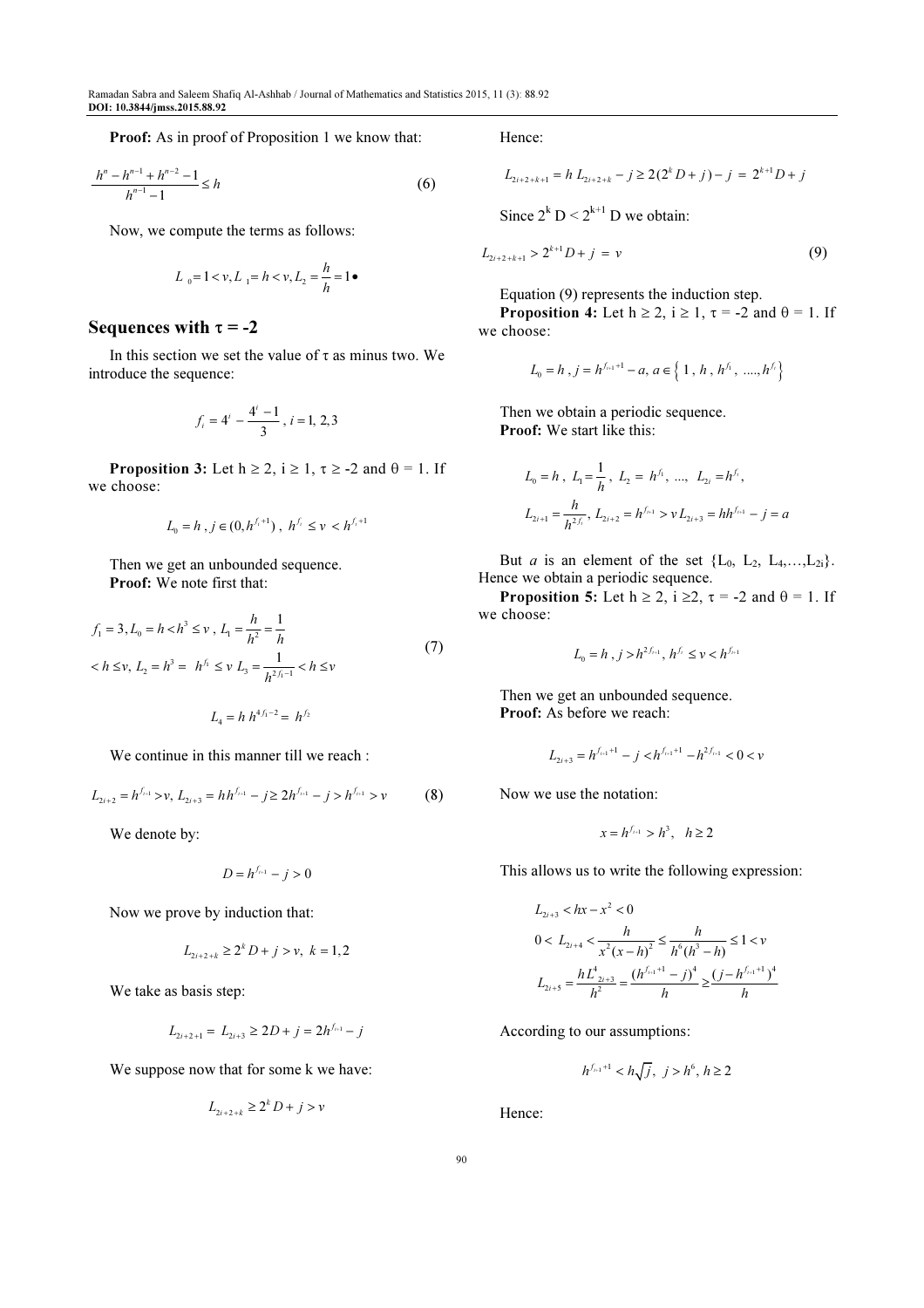Ramadan Sabra and Saleem Shafiq Al-Ashhab / Journal of Mathematics and Statistics 2015, 11 (3): 88.92 DOI: 10.3844/jmss.2015.88.92

$$
L_{2i+5} \geq \frac{(j-h\sqrt{j})^4}{h} > j
$$

Since:

$$
j^4 - 4hj^{3.5} + 6h^2j^3 - 4h^3j^{2.5} + h^4j^2 > j^4 - h^3j^{3.5}
$$
  
+6h<sup>2</sup> j<sup>3</sup> - h<sup>5</sup> j<sup>2.5</sup> + h<sup>4</sup> j<sup>2</sup> > h<sup>4</sup> j<sup>2</sup> > hj

Since  $j > v$  we conclude that  $L_{2i+6} = hL_{2i+5} - j \ge 2_{L2i+5}$  $- j > L_{2i+5}.$ 

We use the notation  $D = L_{2i+6} - L_{2i+5} > 0$ . We prove by induction that:

$$
L_{2i+k} \ge 2^{k-6}D + j > v \tag{10}
$$

for  $k = 6, 7, ...$ 

As basis step we take k = 6. This yields  $L_{2i+6} \ge 2D+j$ . But:

$$
L_{2i+6} = L_{2i+5} + D > j + D > v
$$

We turn attention now to induction step: Suppose that for some  $k \ge 6$  the following relation holds:

$$
L_{2i+k} \ge 2^{k-6}D + j > v
$$

Hence, according to definition:

$$
L_{2i+k+1} = hL_{2i+k} - j \ge 2L_{2i+k} - j \ge 2
$$
  

$$
(2^{k-6}D + j) - j = 2^{k+1-6}D + j > v
$$

From (1) we deduce that the limit of  $L_n$  is infinite.

In some cases there will be periodic behavior of the sequence. For example, the setting:

$$
h = 2
$$
  $j = 2^{12} - 2 = 4094$   $v \in [8, 2047)$ 

Generates the sequence:

$$
2, \frac{1}{2}, 8, \frac{1}{32}, 2048
$$

We can prove the following. **Proposition 6:** Let  $h \ge 2$  and  $\theta \ge 1$ . If we choose:

$$
h \le v < h^3
$$
,  $j = \frac{L_0^{4\theta}}{h^{\theta-1}} \pm L_0$ ,  $L_0 \in [h, v]$ 

Then we get the sequence:.

$$
L_{{\scriptscriptstyle 0}} \; , \, L_{{\scriptscriptstyle 1}} \; , \, L_{{\scriptscriptstyle 2}} \; , \, L_{{\scriptscriptstyle 3}} \; , \, L_{{\scriptscriptstyle 1}}
$$

Proof: We note that:

$$
j = \frac{L_0 L_0^{3\theta}}{h^{\theta - 1}} \pm L_0 \ge h L_0^{3\theta} \pm L_0 \ge C
$$

Since:

We obtain:

$$
f_{\rm{max}}
$$

$$
L_1 = \frac{h}{L_0^2} \le \frac{1}{h} < h \le \nu \;, \quad L_2 = \frac{h}{L_1^2} = \frac{L_0^4}{h} \ge \frac{h^4}{h} = h^3 > \nu \;,
$$
\n
$$
L_3 = hL_2^{\rho} - j = h\left(\frac{L_0^4}{h}\right)^{\rho} - j = \frac{L_0^{\rho}}{h^{\rho - 1}} - j = \pm L_0^{\rho}, \quad L_4 = \frac{h}{L_0^2} = L_1
$$

 $L_0 \leq v$ 

#### Conclusion

We developed theory for the new introduced concept of nonlinear piecewise-defined sequences, which are different than in the references. We determined some conditions under which the sequences have some periodic behavior. But, the sequence becomes sometimes unbounded. There are still open problems to solve in this direction. Actually, our observations using the computer lead us to the guess that the bounded sequences are such these sequences, which we considered here.

 In this paper we pave a way how to start a bifurcation analysis with respect to some parameters like  $i$  or  $v$  since the sequences changes behavior for different settings. For example, when we consider:

$$
L_0 = h \, , j \in (0, h^{f_i + 1}), \ h^{f_i} \le \nu < h^{f_i + 1}
$$

We obtain an unbounded sequence. While the choice:

$$
L_0 = h, j = h^{f_{i+1}+1} - a, a \in \{1, h, h^{f_1}, ..., h^{f_i}\}
$$

Leads to a periodic sequence. But, we cannot till now state what happens for the other cases of j.

#### Acknowledgement

The authors would like to thank Academic Deanship in Jazan University for support.

## Author's Contributions

All authors equally contributed in this work

#### Ethics

This article is original and contains unpublished material. The corresponding author confirms that all of the other authors have read and approved the manuscript and no ethical issues involved.

#### References

Al-Ashhab, S. and J. Guyker, 2012. Piecewise defined recursive sequences with application in matrix theory. J. Math. Computational Sci.